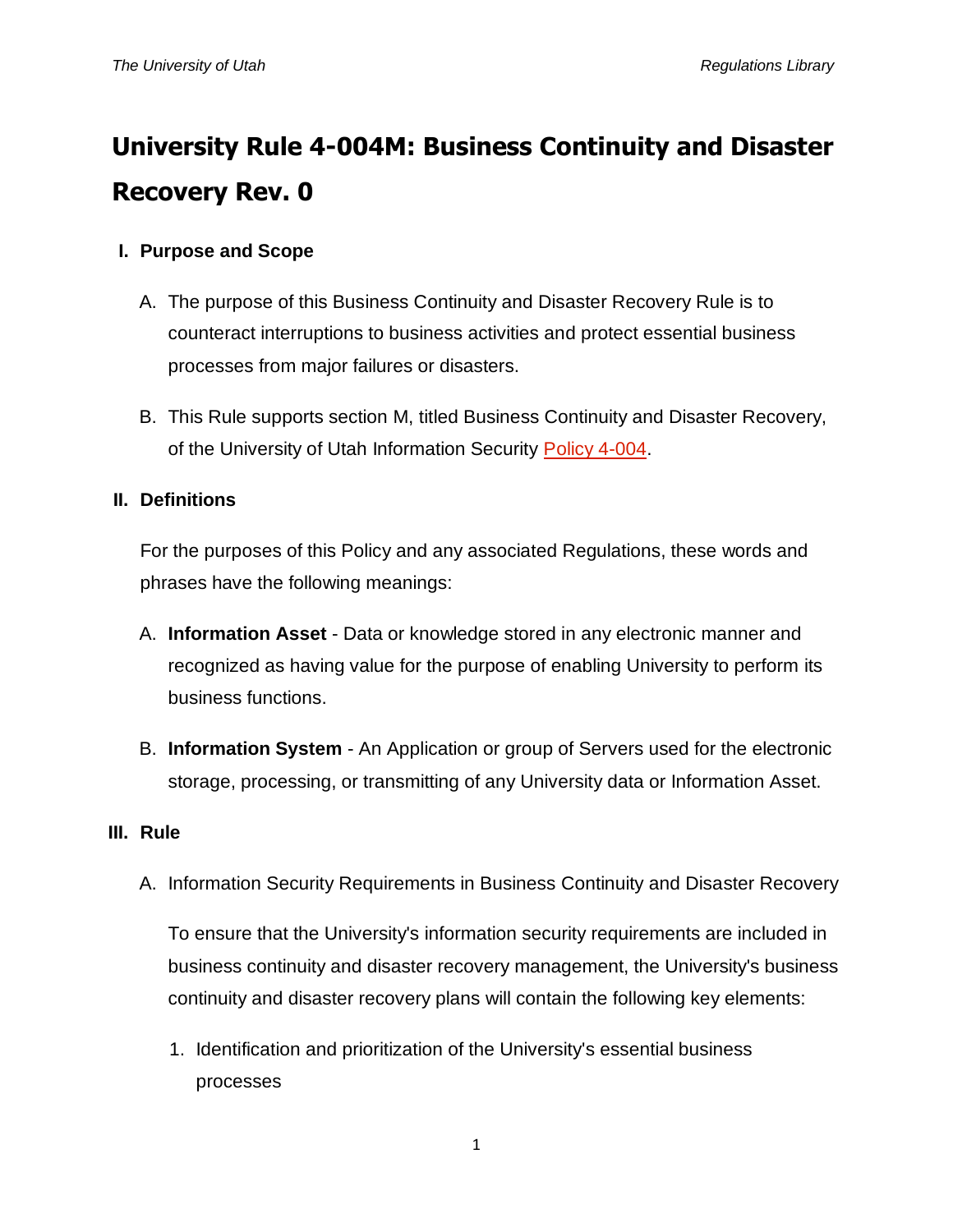- 2. Inventory of the personnel, Information Assets and Information Systems involved in essential business processes
- 3. Understanding the impact of natural and facility threats on the safety of Users and essential business processes
- 4. Understanding of the impact of information security incidents on essential business processes
- 5. Identification of resources required to address any identified information security requirements to mitigate the impact of information security incidents on essential business processes
- 6. Identification of personnel roles and responsibilities with regards to business continuity and disaster recovery procedures
- 7. Implementation of business continuity and disaster recovery procedures that support the safe and timely recovery and restoration of essential business processes
- B. Business Continuity and Disaster Recovery Supporting Procedure Requirements

To ensure that the University's business continuity and disaster recovery plans are consistent and that the plans consistently address the University's information security requirements, supporting procedures will be adopted that incorporate the following elements:

- 1. Conditions for activating the business continuity and/or disaster recovery plans.
- 2. Roles and responsibilities of business continuity and disaster recovery plan execution.
- 3. The actions to be taken under the following conditions: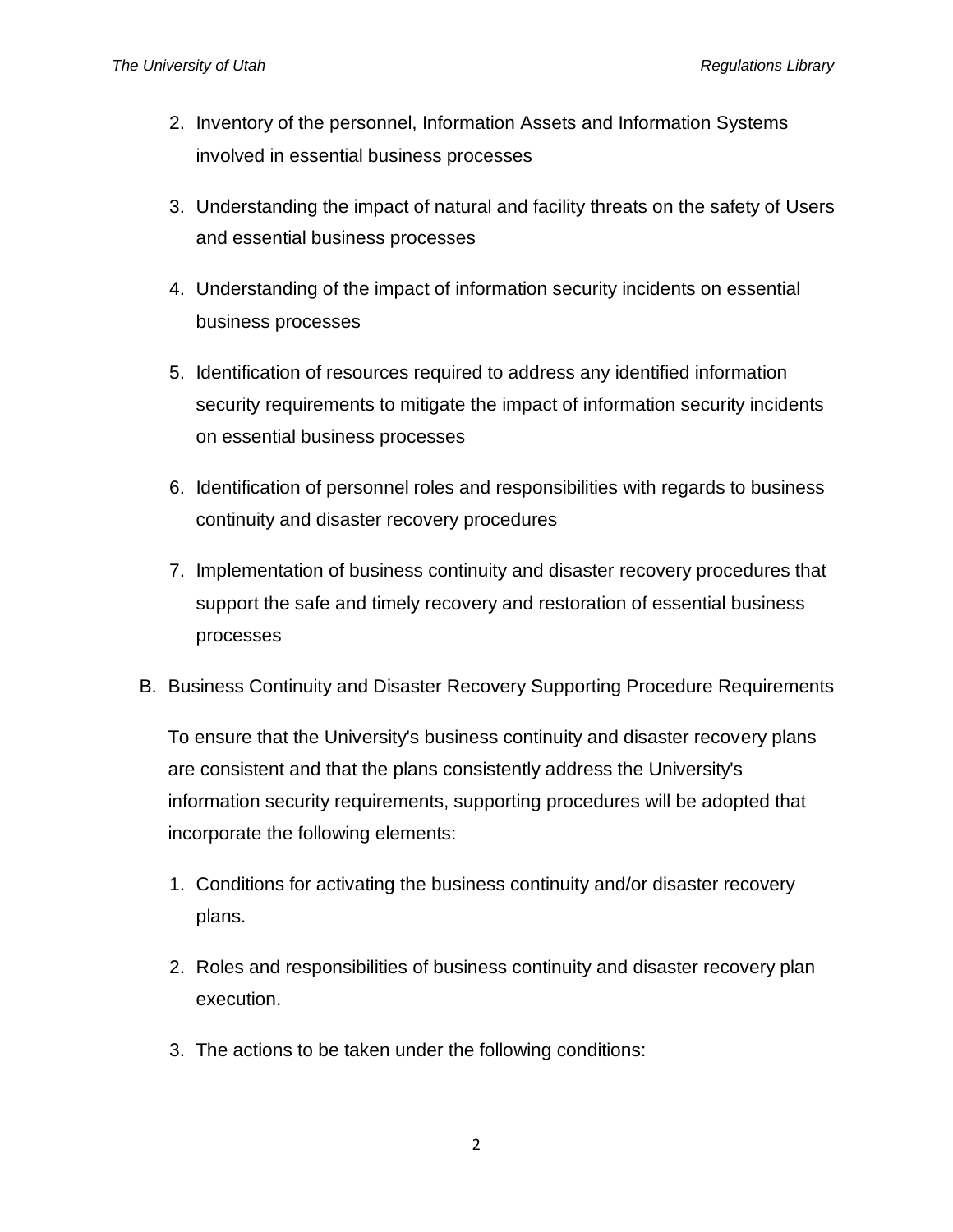- a. Emergency following a disaster or security incident which interrupts or jeopardizes business operations.
- b. Failover temporarily moving essential business processes to preestablished alternative locations and restoring operations in the required time frames.
- c. Resumption returning to normal business operations.
- 4. Business Impact Analysis

The University will, with full involvement of business process owners:

- a. Identify events that interrupt essential business processes,
- b. Formally capture the likelihood and impact of these interruptions and their consequences to information security, and
- c. Assign criticality tiers for applications and Information Systems that support these business processes.
- 5. Testing and Maintaining Business Continuity and Disaster Recovery Plans

To ensure that the University's business continuity and disaster recovery plans are up to date and effective, and that all personnel are aware of their roles and responsibilities, the plans will be tested and updated regularly using a variety of the following techniques:

- a. Table-top discussions and hypothetical testing of likely scenarios
- b. Scenario simulation
- c. Technical recovery testing with actual shut downs
- d. Alternate site activation testing
- e. Complete rehearsals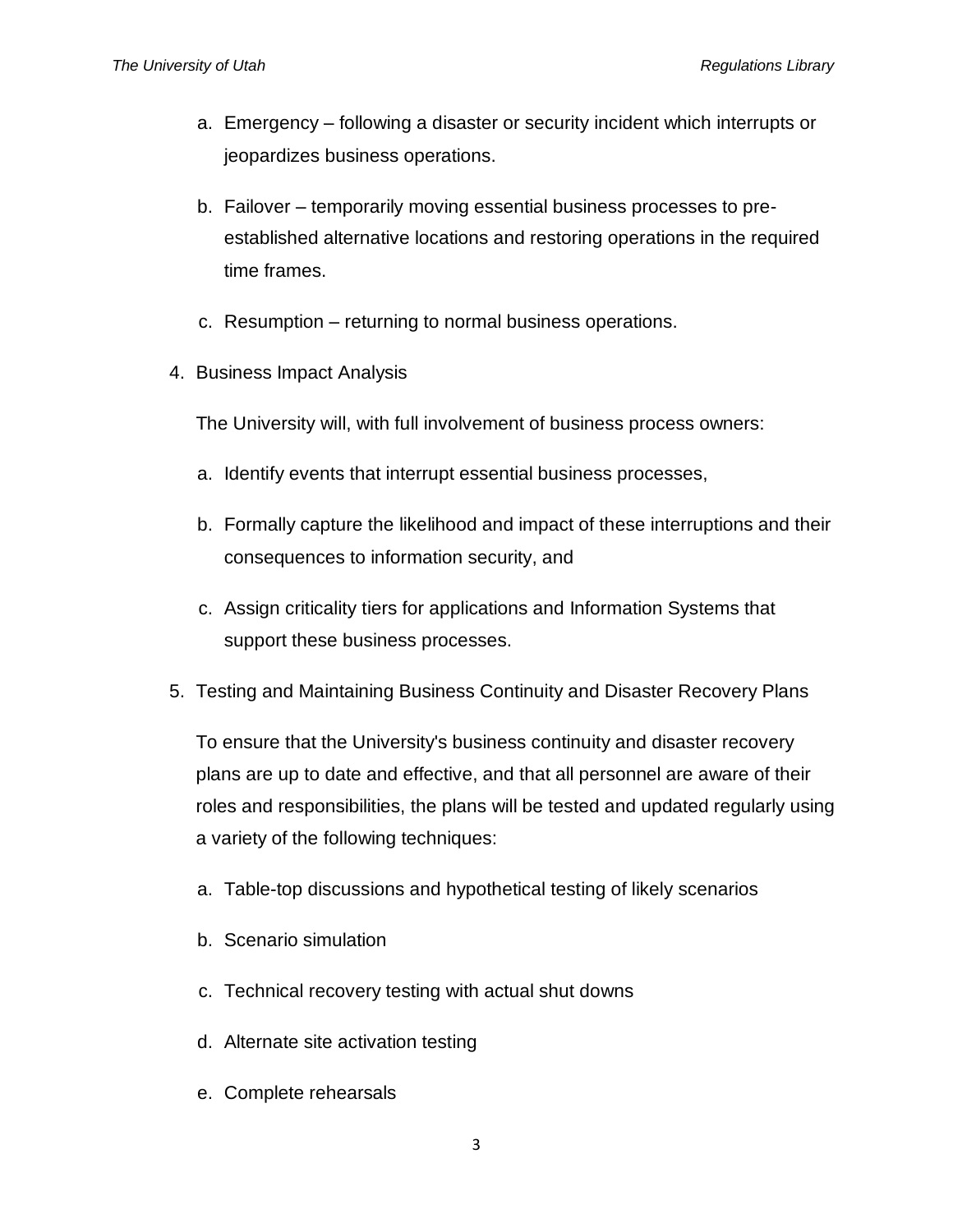6. Lessons learned should result in updates and revisions to the business continuity and disaster recovery plan.

*[Note: Parts IV-VII of this Rule (and all other University Regulations) are Regulations Resource Information--the contents of which are not approved by the Academic Senate or Board of Trustees, and are to be updated from time to time as determined appropriate by the cognizant Policy Officer and the Institutional Policy Committee, as per [Policy 1-001](http://regulations.utah.edu/general/1-001.php) and [Rule 1-001.](http://regulations.utah.edu/general/rules/R1-001.php)]*

- **I. Rules, Procedures, Guidelines, Forms and other Related Resources**
	- A. Rules

TBD

B. Procedures

[Policy 4-004 Procedures](https://uofu.box.com/v/Procedures)

C. Guidelines

TBD

- D. Forms
- E. Other Related Resources Material

#### **II. References**

- A. [45 C.F.R. 164:](http://www.gpo.gov/fdsys/pkg/CFR-2011-title45-vol1/pdf/CFR-2011-title45-vol1-part164.pdf) Health Insurance Portability and Accountability Act (HIPAA): Security and Privacy
- B. [Family Educational Rights and Privacy Act of 1974](http://www2.ed.gov/policy/gen/guid/fpco/ferpa/index.html) ("FERPA", 20 U.S.C. § 1232g)
- C. [Federal Information Security Management Act of 2002](http://www.dhs.gov/federal-information-security-management-act-fisma) ("FISMA", 44 U.S.C. § 3541)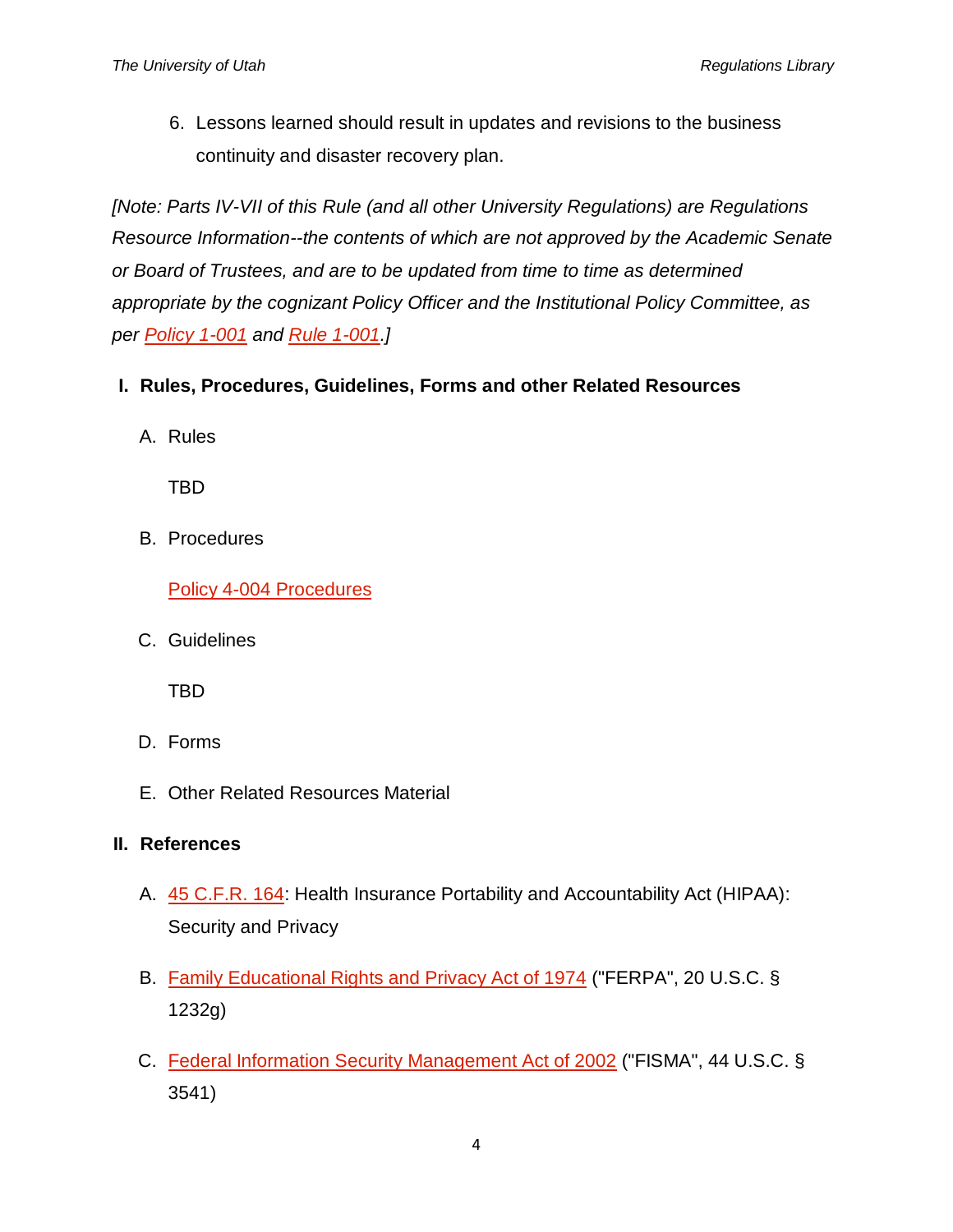- D. ISO 27002:2013, Information Technology Security Techniques Code of Practice for Information Security Controls
- E. [NIST 800 Series,](http://csrc.nist.gov/publications/PubsSPs.html) Federal Information Security Standards
- F. [Policy 3-070:](http://regulations.utah.edu/administration/3-070.php) Payment Card Acceptance
- G. [Policy 4-001:](http://regulations.utah.edu/it/4-001.php) University Institutional Data Management
- H. [Policy 4-003:](http://regulations.utah.edu/it/4-003.php) World Wide Web Resources Policy
- I. [Policy 5-111:](http://regulations.utah.edu/human-resources/5-111.php) Disciplinary Actions and Dismissal of Staff Employees
- J. [Policy 6-400:](http://regulations.utah.edu/academics/6-400.php) Code of Student Rights and Responsibilities
- K. [Policy 6-316:](http://regulations.utah.edu/academics/6-316.php) Code of Faculty Rights and Responsibilities
- L. [Pub. 111-5, Division A, Title XIII, Subtitle D:](http://www.hhs.gov/ocr/privacy/hipaa/understanding/coveredentities/hitechact.pdf) Health Information Technology for Economic and Clinical Health Act (HITECH Act)
- M. [Omnibus HIPAA Rule:](http://www.gpo.gov/fdsys/pkg/FR-2013-01-25/pdf/2013-01073.pdf) 45 CFR Parts 160 and 164 Modifications to the HIPAA Privacy, Security, Enforcement, and Breach Notification Rules Under the HITECH Act and the Genetic Information Nondiscrimination Act; Other Modifications to the HIPAA Rules; Final Rule

#### **III. Contacts**

- A. The designated contact Officials for this Policy are:
	- 1. Policy Owner (primary contact person for questions and advice): Chief Information Security Officer, 801-213-3397
	- 2. Policy Officer; Chief Information Officer, 801-581-3100

These officials are designated by the University President or delegee, with assistance of the Institutional Policy Committee, to have the following roles and authority, as provided in University Rule 1-001: